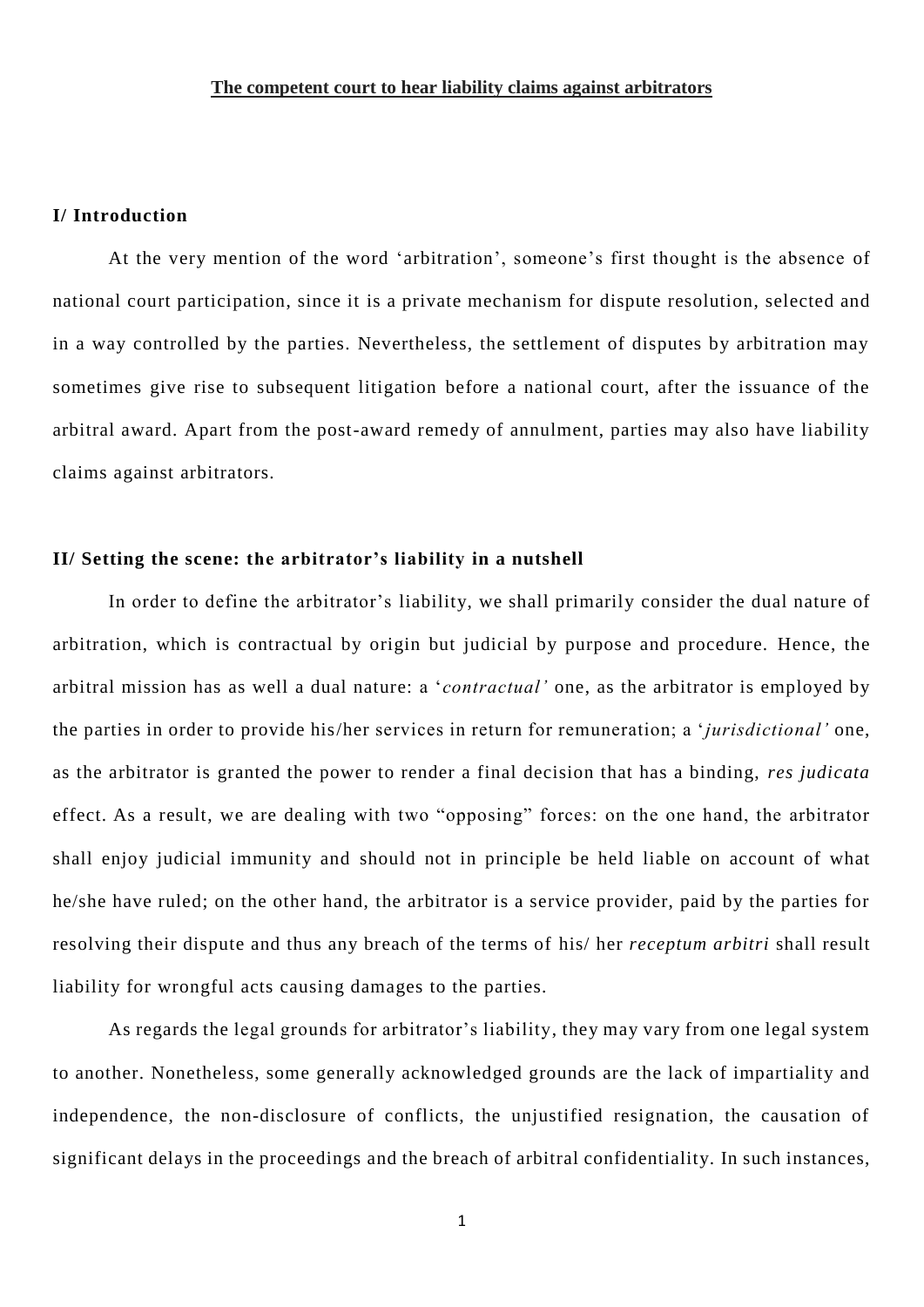the relationship of trust between the arbitrator and the parties may be considered as frustrated and the latter may fill liability claims, in order to obtain satisfaction for the damages caused by his/her infringement. From then on, the identification process of the competent court to hear the claim is set in motion.

# **IΙΙ/ The identification of the competent court through a three-stage process** *Stage 1: identification of the proper rule of law on jurisdiction*

When the liability claim dispute is purely internal by nature with no trans-frontier factors involved, the identification of the competent court does not appear to be very complex; the national court, by applying the relevant rules on jurisdiction, will examine if it has [subject](https://verejnazaloba.cz/en/more-about-public-prosecution/competence-and-jurisdiction/subject-matter-and-territorial-jurisdiction/)matter and territorial jurisdiction [over the liability claim and will decide accordingly. T](https://verejnazaloba.cz/en/more-about-public-prosecution/competence-and-jurisdiction/subject-matter-and-territorial-jurisdiction/)he situation becomes more complicated when the claim concerns the potential liability of a member of an international arbitration panel and thus the dispute contains cross-border elements. In such a case, the national court must primarily ascertain whether it has international jurisdiction to hear such a dispute.

In the quest for answers, the national judge will probably resort to the ordinary methods of private international law. In this respect, the court's competence will be determined in accordance with the available rules of law ('*règles matérielles'*) destined to be used (and) for such international matters. Typically, those rules on jurisdiction are based on connecting factors aiming to identify whether the dispute is connected to the forum State; they might be either of internal (e.g. Art. 46 of French CPC) or of supranational origin (e.g. Brussels I bis EU Regulation, international Conventions, such as the HCCH 2005 Choice of Court Convention). The court, on the basis of the facts of the case, must assess which rule of private international law on jurisdiction should be applied in order to ascertain its international jurisdiction on the matter.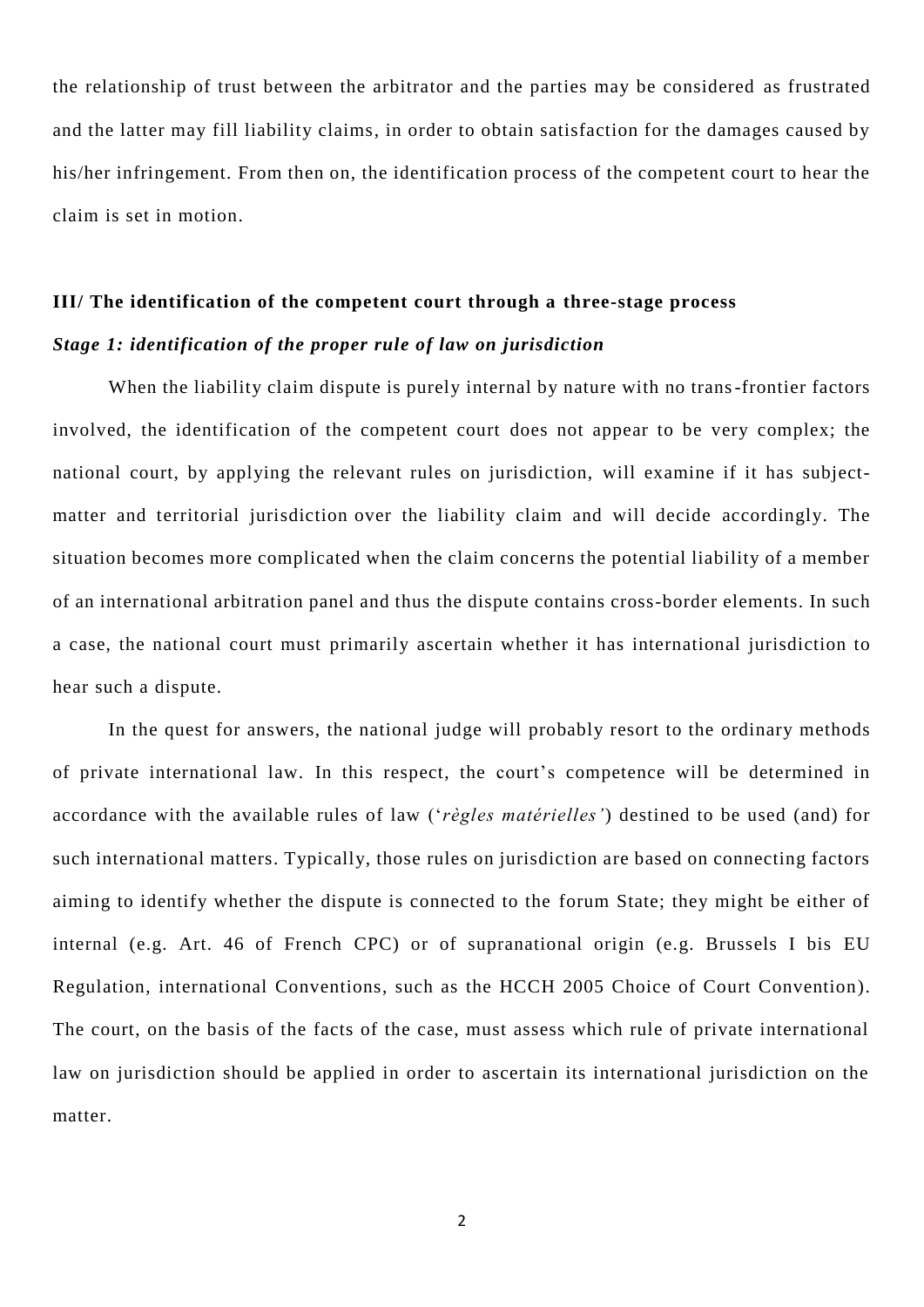#### *Stage 2: examination of two preconditions of essence*

During the course of the aforesaid step, there are two "preconditions" that the court should assess, before turning to the application of the ordinary private international law rule on jurisdiction. The first one is to ensure that the agreement between the arbitrator and the parties does not contain a clause conferring jurisdiction on a national court for the resolution of disputes, including liability claims.

The second precondition is particularly addressed to EU Member States' courts, regarding the *ratione materiae* applicability of Brussels I bis in such a claim. Since Brussels I bis expressly excludes arbitration from its scope in Art.  $1(2)(d)$ , the question that naturally arises is whether a liability claim against an arbitrator automatically falls within this 'arbitration exception'.

In effect, a definite answer cannot be given, without addressing some respective arguments. On the one hand, one may argue that a liability claim against an arbitrator is actually based in the agreement between him/ her and the parties and therefore distinct from the arbitration; the arbitration exception covers merely the arbitration proceedings, not other aspects surrounding it, such as the hiring of the arbitrators. In this context, Art. 1(2)(d) kicks in only if the parties and the arbitrator have expressly selected arbitration as the mode of resolving disputes resulting from their engagement. According to this line of argument, Brussels I bis applies and therefore an EU Member State court, dealing with such a claim raised against an arbitrator domiciled in an EU Member State, shall determine whether it has international jurisdiction in accordance with it.

On the other hand, it might be argued that such a reasoning is unconvincing. The arbitrator's obligations such as of impartiality, of independence or of disclosure aiming to assess whether the arbitrator has exercised, in accordance with his/her duties his/her mission, are closely related to the constitution of the arbitral tribunal and therefore the conduct of the arbitration. In this regard, any consequent liability claim shall be considered as falling within the 'arbitration exception' of Brussels I bis.

3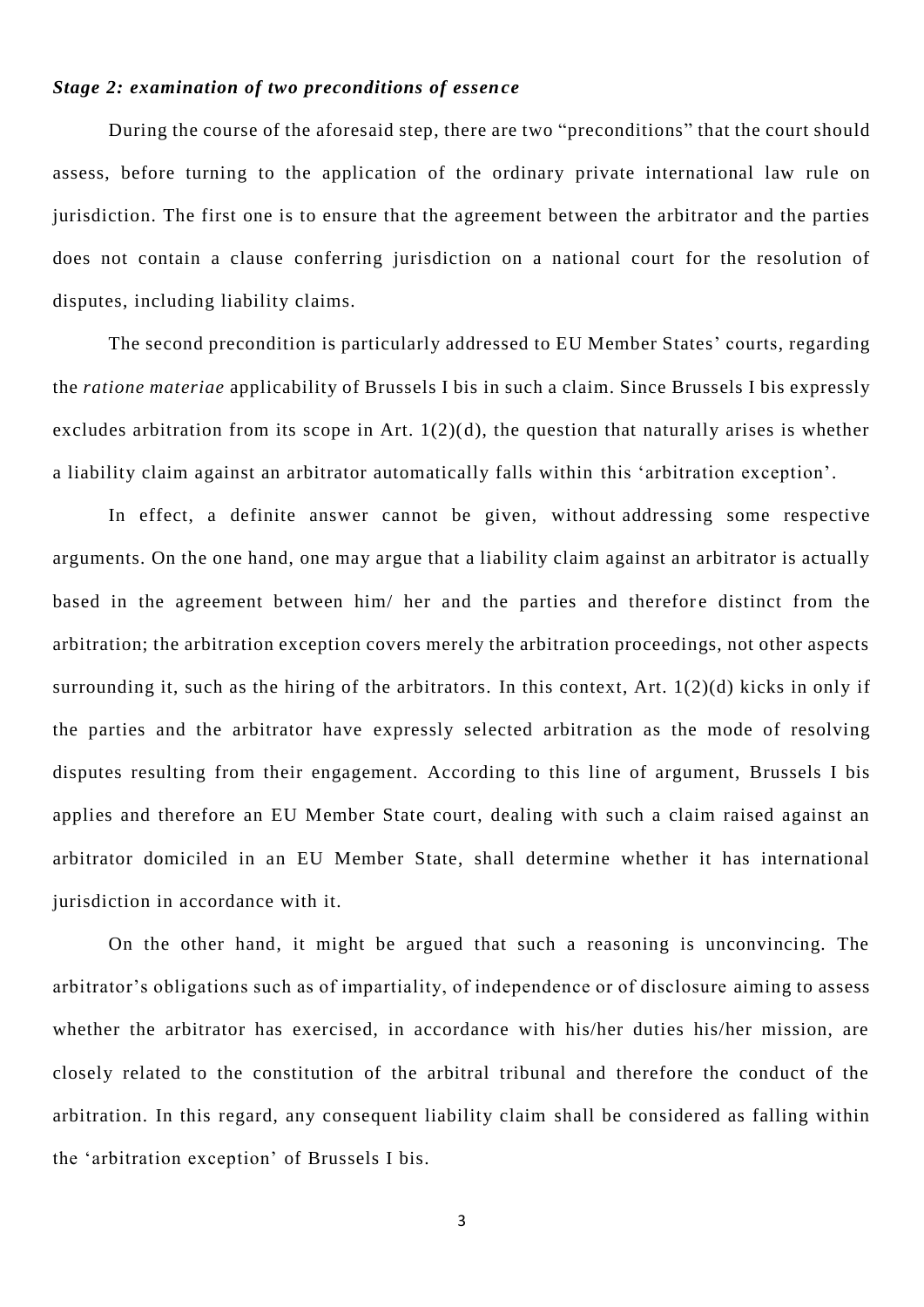For all these reasons, there is no room for *a priori* answers; it depends to the approach that will finally be followed.

## *Stage 3: application of the proper rule of law on jurisdiction and of its criteria*

As previously mentioned, private international law rules on jurisdiction are typically based on connecting factors, such as the domicile of the parties, the place of contracting, the place of performance, the place of supply of services, etc. For the purposes of this analysis, we will take as an example the Suisse and the French private international rules on jurisdiction. Both of them, are primarily adopting the defendant's domicile or, in the absence of such domicile, the place of habitual residence of the defendant as a criterion for determining the competent court (Art. 112 para 1 Swiss CPIL, Art. 46 French CPC); subsidiarily they are providing as competent over actions arising from contracts the court of the place of performance of the service (Art. 113 CPIL, Art. 46 CPC).

In light of the above, except for the general criterion of the domicile of the defendant, the court located in the place of performance has jurisdiction to hear claims arising from contracts. In this respect and if we were to accept, for the sake of the argument, that such a contract exists between the arbitrator and the parties, the very next question that arises is the following: for the purposes of a liability claim against the arbitrator, which place is considered as that of provision of the arbitrator's services?

One option is to consider that the arbitrator provides his/ her services in the location selected by the parties as the seat of arbitration. When the location designated as seat of arbitration is identical to the one that it is selected as the venue where the arbitration proceedings will be physically conducted, then the answer is straightforward: in this location the arbitrator performed his/her services and, in accordance with the relevant rule of jurisdiction setting as criterion the place of performance of the service, its court is competent to hear any liability claims against the arbitrator.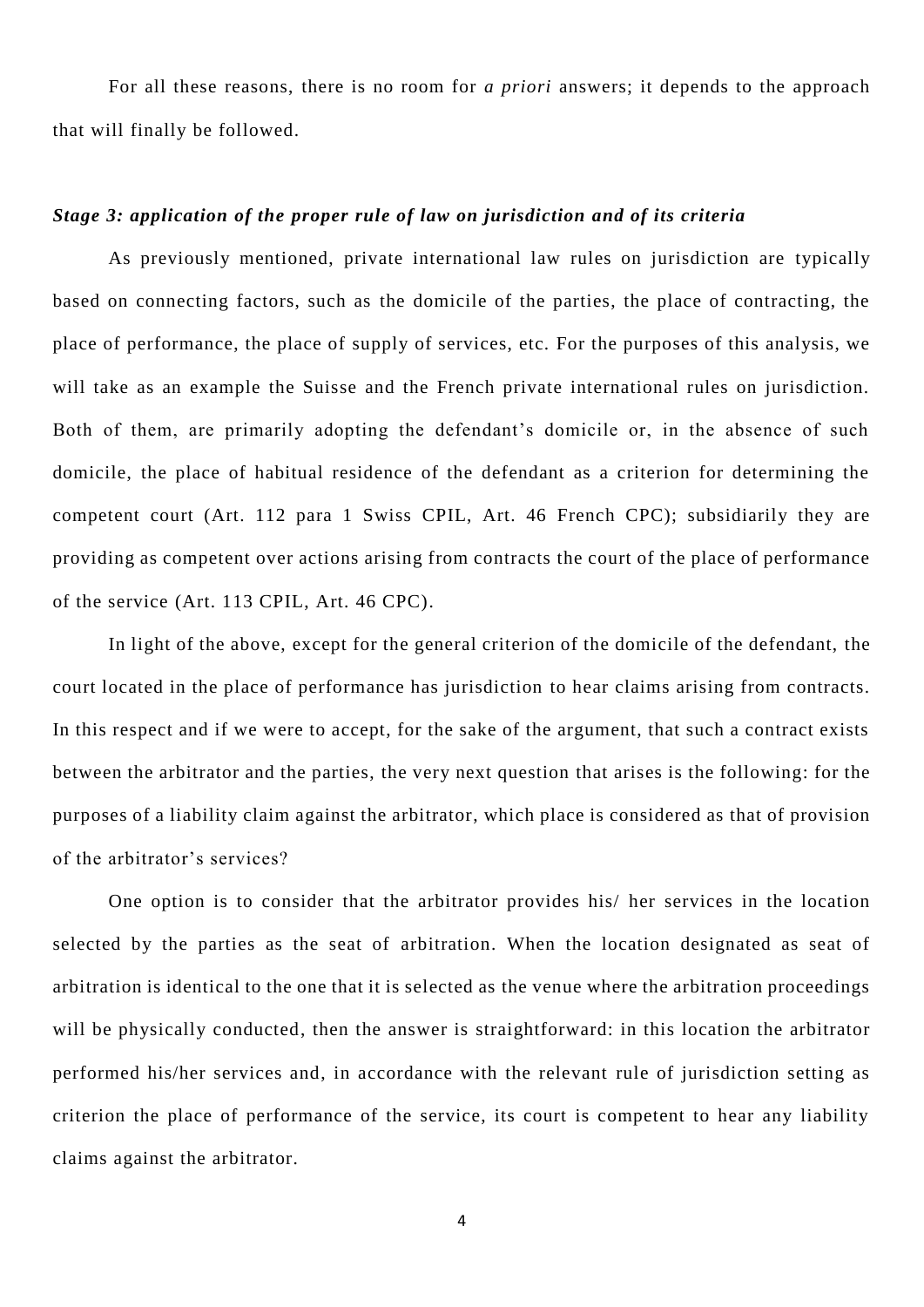Nevertheless, that's not always the case. In practice, the place where the arbitration proceedings are physically conducted may be different than the seat of the arbitration , as identified in the arbitration clause and then recalled in the terms of reference of the arbitratio n. Then, the place where the arbitrator's services are effectively executed is different than the seat of the arbitration. The situation can be even more complicated when the arbitrator is working from one country, while the other members of the panel, the parties, their counsels and the witnesses are respectively located elsewhere, including during the hearings or the deliberations. Following notably the Covid-19 pandemic, the conduct of the hearings remotely, by videoconference became the norm. On these occasions, it is significantly more difficult to single out one place of performance of the arbitrator's services.

In those more complicated cases, one option might be to determine the place of provision of the service by identifying the place where the arbitrator has effectively carried out, in a preponderant way, his/ her intellectual service. In this context, it appears reasonable that the place of provision of the intellectual services will be pointed out through the method of an 'indicative list of criteria' (method of '*faisceau d'indices*'): it may be taken into account the place where the hearings, the deliberations and the meetings between arbitrators were physically held, or even the amount of time spent in a specific location for the purposes of the arbitration proceedings.

The aforementioned reasoning appears at first glance reasonable. Nevertheless, a careful reading reveals its weak spots. First of all, it demonstrates that the choice of the venue where the arbitration proceedings will be physically conducted can actually trigger legal consequences: the mere fact that the arbitrator has provided his/her intellectual services in a venue situated in a different location than the seat of arbitration can grand jurisdiction to the courts of this place to hear liability claims against arbitrators. Such an approach contradicts the rule that the venue is just an operational and geographical choice and in no case a legal construct with its own set of legal consequences. Another drawback of this criterion appears when we are imagining a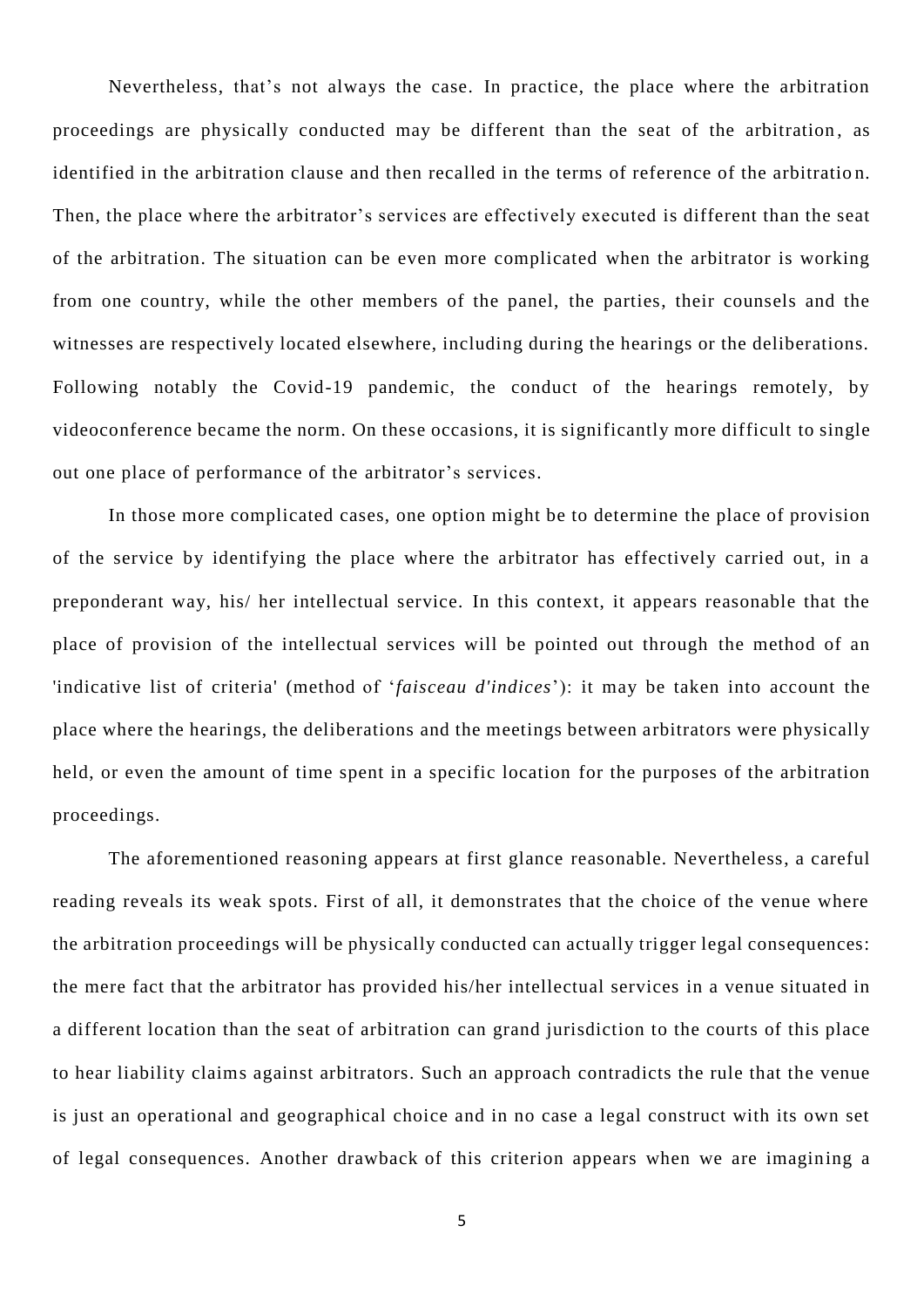scenario where the liability claims are raised, for example, against all the members of the arbitral tribunal. The intellectual service criterion may lead us to different competent courts for each arbitrator, in cases where the panel was located in different places. This may cause difficulties in both directions: on the one hand, the claimant may find himself in the predicament of bringing his actions before different courts located in different countries; on the other hand, the fact that the liability claims will be brought respectively before different courts may finally lead to different solutions for the members of the same panel.

Nonetheless, the criterion 'of the place where services were provided' might be interpreted otherwise. It may validly be alleged that, if we take into consideration the arbitrator's dual mission, the service provided by the arbitrator is not merely contractual, but also partly adjudicatory. Thus, the arbitrator's service consists in the accomplishment of his/her mission of settling the dispute submitted to him/ her by the parties and includes that of rendering an award at the seat of arbitration, as identified in the arbitration clause. From this perspective, it is expected by the parties that the arbitrator's services are going to be typically provided in the seat of the arbitration; the national court of the seat of the arbitration must be therefore the sole competent to rule on a liability action raised against the arbitrator.

#### **ΙV/ By way of epilogue: time for a new approach?**

In light of the above, it is tempting to argue that the existing private international law rules on jurisdiction are sufficient for identifying the competent court to hear liability claims against arbitrators. Nonetheless, the foregoing considerations have also demonstrated that the existing private international law criteria are open to many (mis)interpretations, causing situations of legal uncertainty. It appears therefore prudent, let alone reasonable, to introduce a new solution for determining the court having jurisdiction over a liability claim against the arbitrator.